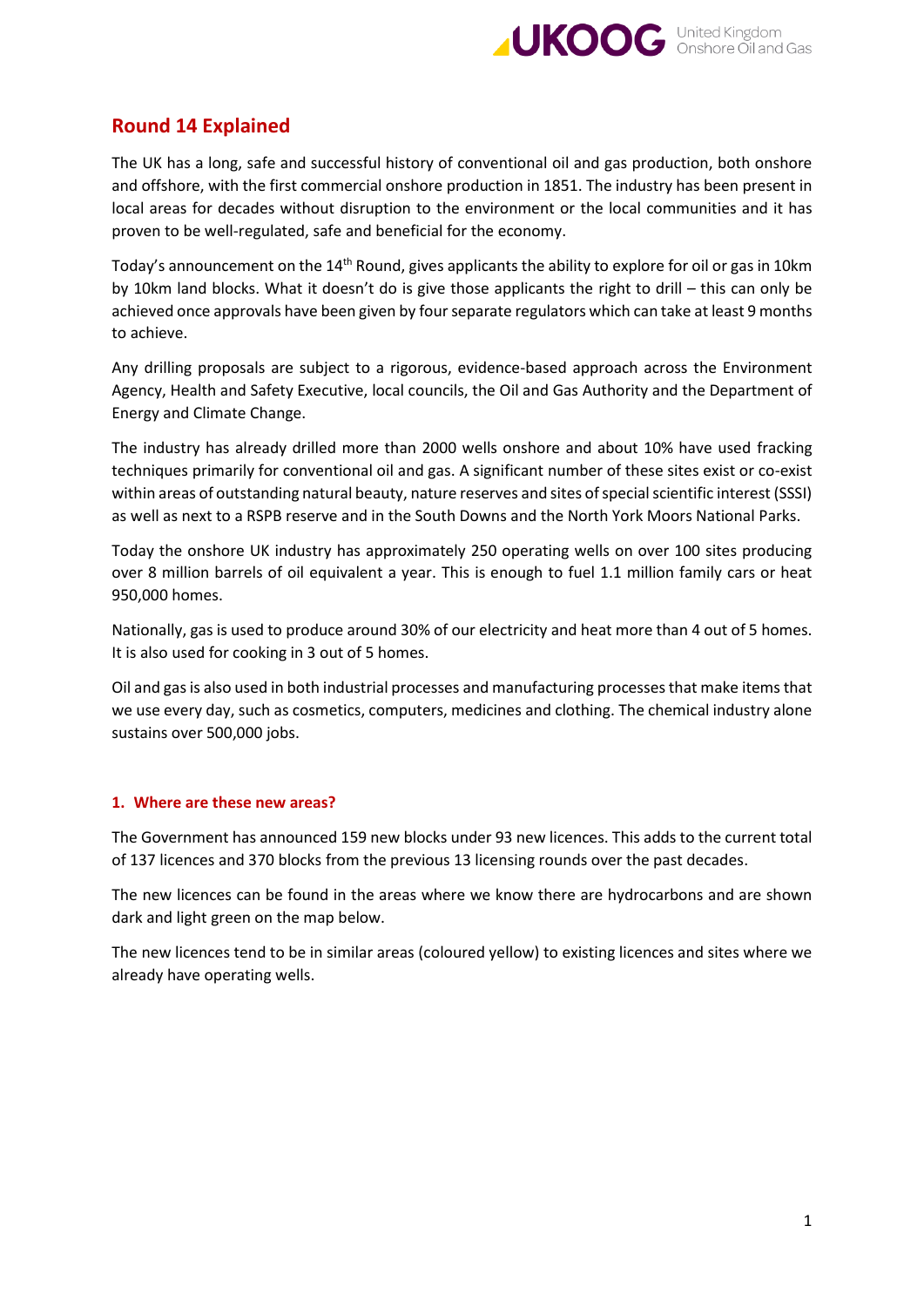



# **2. Does this mean you will be fracking near me?**

It is important to note not all onshore oil and gas sites will involve high volume fracking.

The need for fracking is determined by the geology. Fracking is a technique that has been used in the oil and gas industry for over 50 years, both onshore in the UK and in the North Sea as well as in other countries. Fracking is a technique used to retrieve the oil or gas when it is contained within rocks with very low porosity and permeability. Typically these rocks are more than a mile underground.

We already know that a number of the blocks announced involve work programmes that will not involve high volume fracking.

The licences do not give any applicant permission to drill.

After assessing the area licence holders will have to apply to the local council's mineral planning authority for planning permission, the Environment Agency for environmental permits, seek permission from the Health and Safety Executive for well designs and obtain final consent to drill from the OGA before any drilling can take place.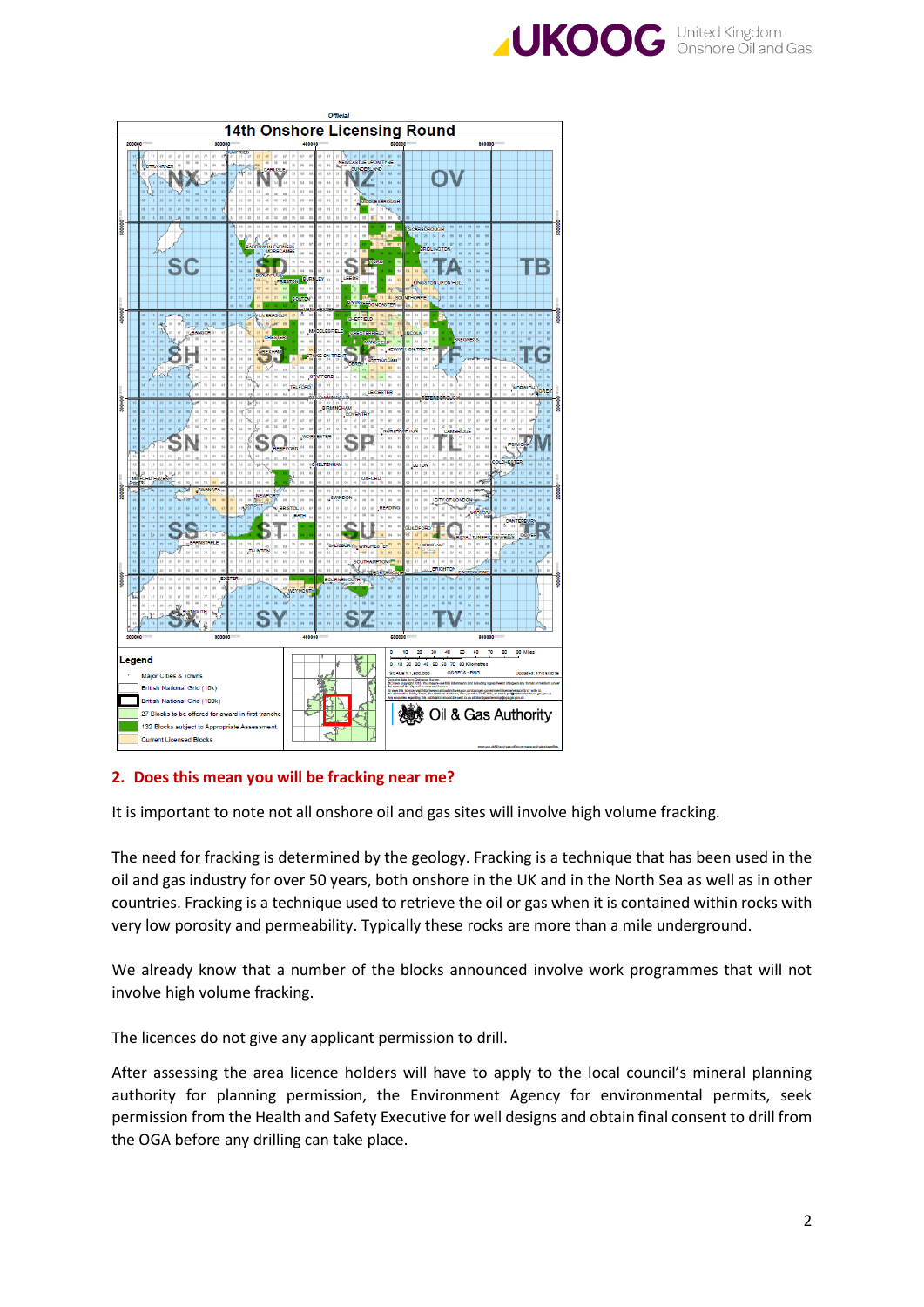

The local planning and environmental permit consent processes both contain substantial requirements for public consultation.

The UK already has substantial onshore conventional oil and gas fields such as Wytch Farm in Dorset, which is the largest producing onshore oil field in Western Europe.

Applicants will make clear when they first start public consultation what their plans are for the area and will explain in depth the techniques they will use.

## **3. How will this announcement today meet our commitments under COP21?**

The COP 21 Summit in Paris has set the World on a path to decarbonisation and eventually much lower usage of Oil and Gas in decades to come. The UK will as in the rest of the world still be consuming significant, but declining, amounts of oil and gas in this period.

The Paris Agreement has set some very welcome but demanding challenges to ensure we minimise the impact of climate change. Meeting these targets will require a balance of a number of different technologies, in particular home-grown affordable and reliable sources of oil and gas in order to transition to a low carbon economy.

The first imperative must be to replace coal generation with gas fired generation and renewable energy. Global forecasts prior to COP 21 showed that use of coal was set to rise - this needs to be arrested and this can only be quickly achieved with a significant role for gas. As the Intergovernmental Panel on Climate Change stated, greenhouse gas emissions globally can be "reduced significantly" by replacing existing coal-fired power stations with new gas-fired plants. The US has shown the way on this, cutting CO2 emissions by 12% between 2005 and 2012 through largely replacing coal generation with gas.

Gas is vital – not only for heating furnaces and powering complex machinery but also as raw materials used directly in everyday products including medicines, clothing, computers, mobile phones, fertilisers, furniture and furnishings, cosmetics and toiletries, cleaning products, and plastics. In addition 84% of British homes are heated by gas as well as producing in excess of 30% of our electricity.

Oil currently fuels almost all our transport and while alternative technologies are moving forward rapidly, oil will still be an indispensable part of the energy mix for the foreseeable future.

Gas can also support other technologies. We need gas to recycle glass, provide components for the solar and wind industry and, until energy storage is widespread and affordable, to ensure back-up electricity is available when the wind isn't blowing and the sun isn't shining.

To sustain and invest in our UK businesses and generate good quality jobs and growth in a sustainable away, it is important that we all recognise the need for a secure, affordable and – crucially – British source of gas and oil.

#### **4. Why are you doing this?**

Onshore oil and gas development has been taking place in this country for many decades and is being treated as a national priority by Government.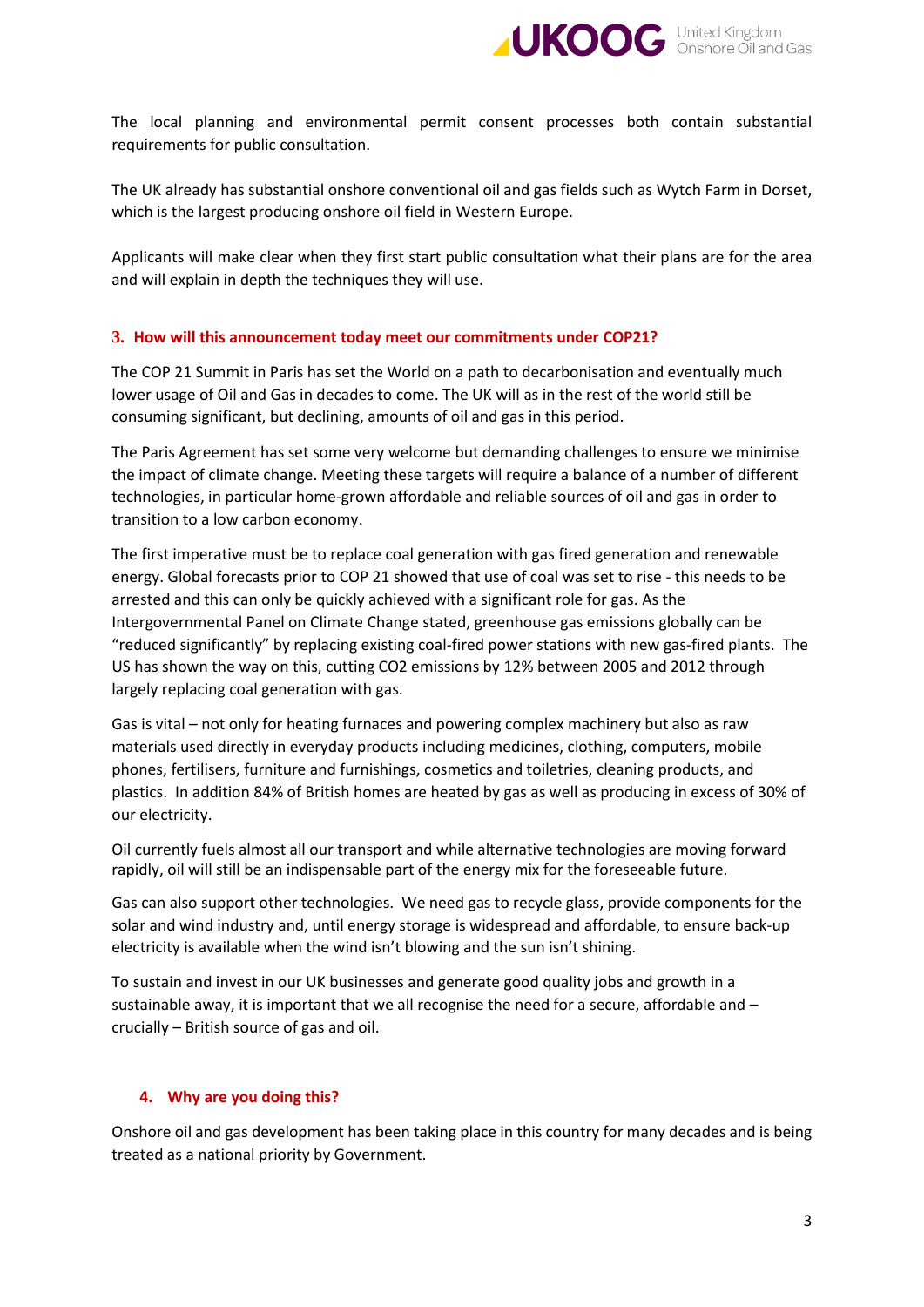

Today about 30% of our electricity, over 80% of our heating needs, almost all our transport energy and many thousands of products come directly from either gas or oil. In the last 15 years the UK has gone from being self-sufficient in both oil and gas to becoming very dependent on foreign imports. This position is set to get worse over the next 15 years without the expansion of onshore oil and gas in the UK and will have a detrimental impact on the economy and the environment.

Developing oil and gas onshore in the UK can replace imported energy with British energy, create wellpaid jobs and generate tax revenues. It will also benefit the environment, as oil and gas is produced to higher environmental standards in Britain, and it takes a lot of energy to transport gas across oceans and continents. Gas is also the cleanest fossil fuel, producing less than half the emissions of coal, which is being phased out.

Gas is also essential to efforts to improve sustainability, for example providing back-up electricity when the wind isn't blowing and providing the heat for glass recycling furnaces.

## **5. Isn't oil and gas exploration running counter to the need for renewables and reducing the risks of climate change**

Onshore oil and gas should not be seen as a direct competitor to renewable energy.

They perform different functions in the energy system, with renewables providing electricity; gas providing heat and back-up electricity; and oil and gas supplying manufacturing feedstock to create many of the products we use today, such as clothes, medicines and cosmetics. Britain consumes 1.5 million barrels of oil per day: 70% of it is used as fuel for transport, 30% of it is used as petrochemical feedstock and almost none of it is used for electricity generation. In the US, we have seen wind and solar generation as well as shale gas production grow quickly. Texas is the state with the highest shale gas production, and the most wind generation. Between 2005 and 2013 electricity generation from wind increased by 678% in the 18 shale gas producing states, making up almost 60% of the total wind generation in the US. Gas and renewables can work together to replace coal and lower emissions.

Globally, the International Energy Agency's 450 scenario, which sees global emissions kept to levels that avoid more than 2 degrees of warming, envisages gas use rising by 15% by 2040. Together with growth in renewables and nuclear, this ensures that coal use is dramatically reduced.

## **6. Why haven't I seen any public notices on this?**

The licencing Round has been organised by the Oil and Gas Authority (OGA) on behalf of the UK Government. Oil and gas onshore, as in the UK's part of the North Sea, is owned by the Crown.

In July 2014, the OGA asked for expressions of interest for specific areas of the country known to have hydrocarbons (both shale and non-shale) within them. Applicants were asked to provide information on their relevant experience, financial capability and their specific plans for each area they were considering.

What has happened today, is that after considering the applications and completing an assessment under the Conservation of Habitats and Species Regulations 2010 (which was subject to public consultation) the OGA has announced 159 new blocks under what is called Petroleum Exploration and Development Licences (PEDLs). This includes the 27 blocks announced earlier this year.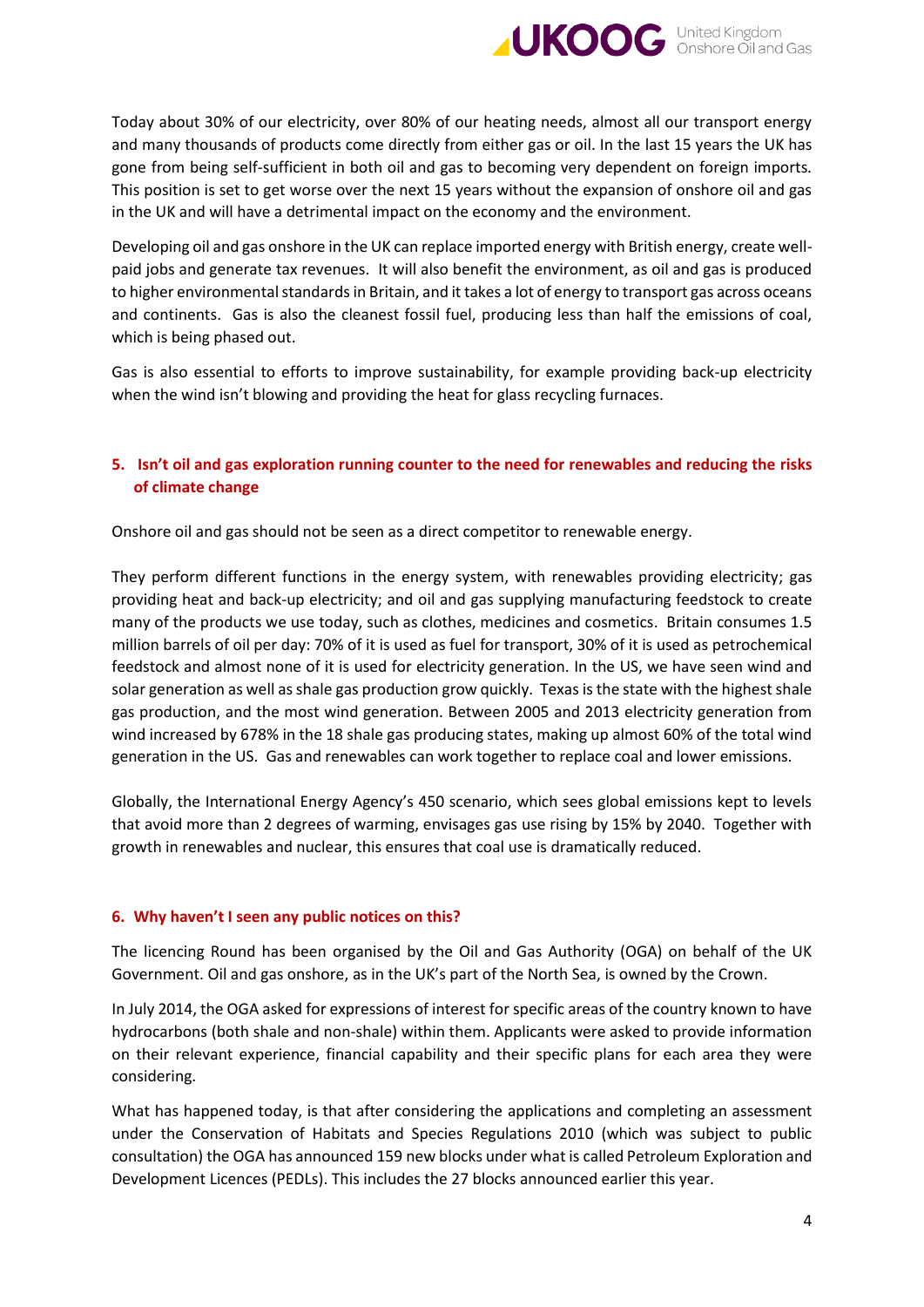

The licences do not give any applicant permission to drill.

After assessing the area licence holders will have to apply to the local council's mineral planning authority for planning permission, the Environment Agency for environmental permits, seek permission from the Health and Safety Executive for well designs and obtain final consent to drill from the OGA before any drilling can take place.

The local planning and environmental permit consent processes both contain substantial requirements for public consultation. In addition all UKOOG members exploring for shale have agreed to abide by th[e UKOOG community engagement charter](http://www.ukoog.org.uk/images/ukoog/pdfs/communityengagementcharterversion6.pdf) which requires members to consult with local communities prior to any planning application being submitted.

## **7. How big are these blocks and what happens next?**

A "block" is an area of land, typically 10km x 10km.

When applying for a block the applicant will have outlined their potential work program to the OGA.

Work programs typically consist of a low impact geophysical surface survey which the applicant will use to progress their technical understanding of the area prior to making any decisions about where to drill. In some instances the applicant may decide not to drill and after a period of time may relinquish the block and return it to the OGA.

Once the applicant has decided on the best location to drill they will then start public consultations and the process of applying for planning permission and environmental permitting consent, usually for a small number of exploration wells. This process can take up to nine months.

The typical size of a drill site is up to 2 hectares or about two football pitches. The first exploration wells are used to determine the exact geology in the area and may also be used to ascertain the flow of oil or gas. These wells usually take a matter of months to drill and are temporary.

After exploration wells have been drilled, an operator may then decide after a further period of assessment to drill appraisal wells again from a drill site typically 2 to 3 hectares in size, or they may decide to proceed to produce commercial quantities of gas or oil over a longer period of time.

These further wells and any subsequent work are all subject again to the planning and environmental permitting process and open consultation with local communities.

## **8. Where can I get more information about the Work Programme?**

Each applicant submitted a work programme in October 2014 for consideration by the Oil and Gas Authority. The OGA will have considered this work programme in light of the applicant's financial and operational capability.

Each work programme submitted can be seen on the OGA's website. Work programmes may be subject to change in light of the Habitats review and consultation undertaken earlier this year.

#### **9. What are the timescales involved?**

The timescales will vary substantially across each block depending on the work program submitted.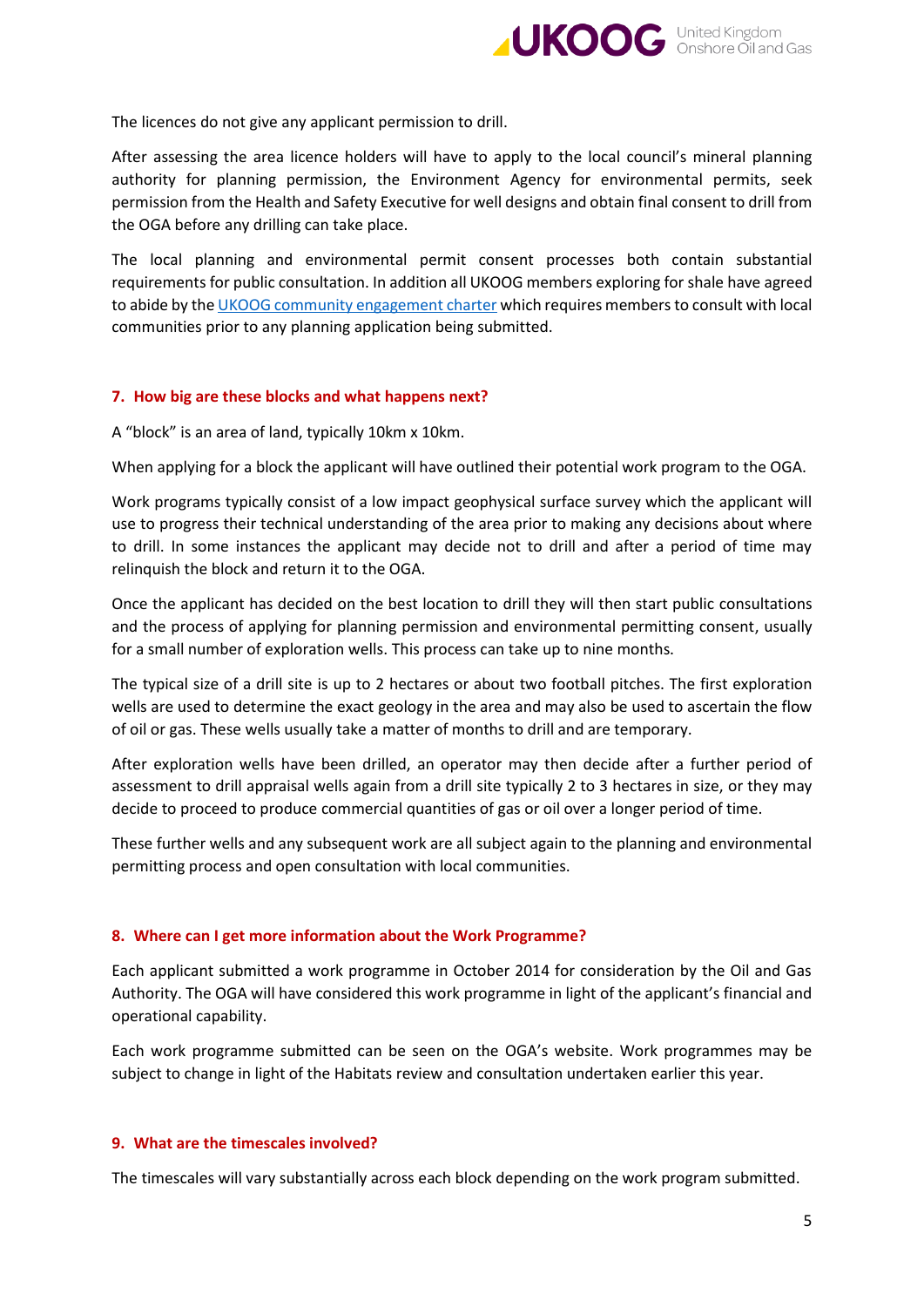

As a general rule geophysical surveys will take a couple of months to complete across a large portion of the area, but at a very local level will be completed typically in a day or two. There will then be a period of some months to assess the data collected.

Once the applicant has decided on the best location to drill they will then start public consultations and the process of applying for planning permission and environmental permitting consent usually for a small number of exploration wells. This process can take up to nine months.

Exploration wells typically take 2 to 6 months to drill and flow test while full commercial sites will take 6 months to 2 years to complete, however after the drilling is complete these sites will typically be small and discrete with minimal activity.

## **10.How much disruption will there be?**

Geophysical surveys take a matter of days to complete in a local area. The construction of a drill site – like all construction sites – will involve a certain amount of disruption for a short period. Typically disruption will be caused by truck movements bringing equipment to and from the site and noise from the drilling equipment. For sites where hydraulic fracturing is used, there will be further truck movements and noise from the hydraulic fracturing stage.

Each developer will outline their plans including traffic movements in their planning applications which will be subject to public consultation.

Planning rules make clear that planning authorities should ensure that unavoidable noise is controlled, mitigated or removed. Applications are subject to a maximum of 55dB, measured from the edge of the well site. To put this in perspective, a normal conversation is the equivalent of 60-65dB at about 3 feet away. In addition, mineral planning authorities will put in lower evening and nighttime limits.

The local authorities work with the developers, as they would with any construction site, to control working hours. The desired working hours for a drilling rig in pre-production phases are 24h a day. This is in order to maintain down-hole borehole conditions to speed up the process as much as possible and reduce the time drilling rigs are onsite. The fracking process normally only occurs during the daytime.

Operators work hard to limit the disruption that their operations may cause to their neighbours, and will consult with the local community when building development plans.

#### **11.What will I see?**

Initially nothing will change and all plans will be outlined to you by the applicant through community consultation.

During early surveying work you may see a few trucks for very short periods of up to a few days. When an early exploration well is drilled there will be some trucks moving to and from site. The most obvious visual sign of activity will be the drill rig, however this will only be on site for a very limited amount of time.

Once the drilling has been completed you are unlikely to see anything at all.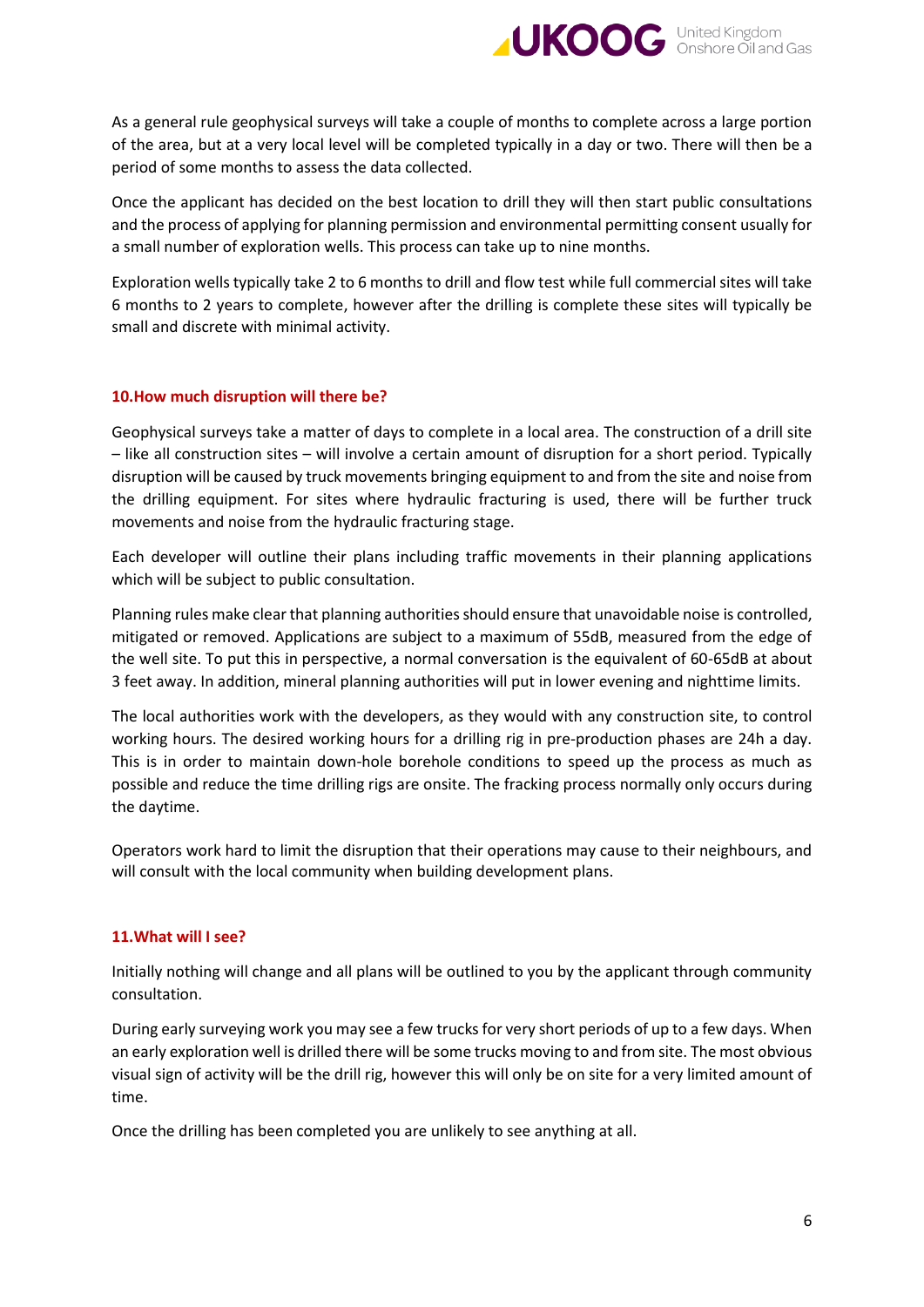

#### **12.How do you choose the specific sites?**

The actual location of a site depends on a number of factors including the geology – i.e. where the oil or gas is – access to land and water, transport connections, and connections to the national grid.

Developers will always communicate with the local communities ahead of applying for planning permission to allow a proper discussion of the options.

#### **13. Is what you are doing dangerous or harmful?**

The onshore oil and gas industry is highly regulated. The Environment Agency regulates the impacts on air, soil and water; the Health and Safety Executive regulates the design and construction of the well; and the local mineral planning authority regulates the local impacts such as noise, transport and landscape impacts. All of this is overseen by the Oil and Gas Authority and The Department of Energy and Climate Change which give the consent to drill and frack if appropriate.

With respect to shale and fracking the industry has been reviewed by The Royal Society and Academy of Engineering, Public Health England, the Chartered Institution of Water & Environmental Management and an independent scientific panel for the Scottish Government. All of these reports have concluded that the risks are low and can be managed in a properly regulated industry.

Prior to submitting planning applications for new sites, assessments of potential effects on the environment and any neighbours are undertaken to understand what level these impacts could be and how changes and modifications can be made to ensure they are minimised as much as possible.

As part of these assessments baseline monitoring of the existing environment is undertaken, so that if planning permission is granted, regulators can check that there are no operational issues arising that are causing any long term impacts. The baseline monitoring also provides a benchmark as to how the site should be restored.

Applicants aim to work with the local community as part of the site development process, listening and responding to concerns before proposals are finalised and if planning permission is granted, continuing that community engagement through local liaison groups.

## **14. I have seen all these scare stories on the internet about fracking. Are they true?**

Most claims on the internet are concerned about water pollution and shale gas production. For example some people will have seen the footage which showed a resident of Colorado striking a match as water came out of his tap; the natural gas dissolved in the water burst into flame.

The water was tested by the Colorado Department of Natural Resources, which reported to the resident: "There are no indications of any oil and gas related impacts to your well water."

The agency concluded that the natural gas in his water supply was derived from natural sources—the water well penetrated several coal beds that had released the methane into the well. This phenomenon has been well known in that part of the US for many decades.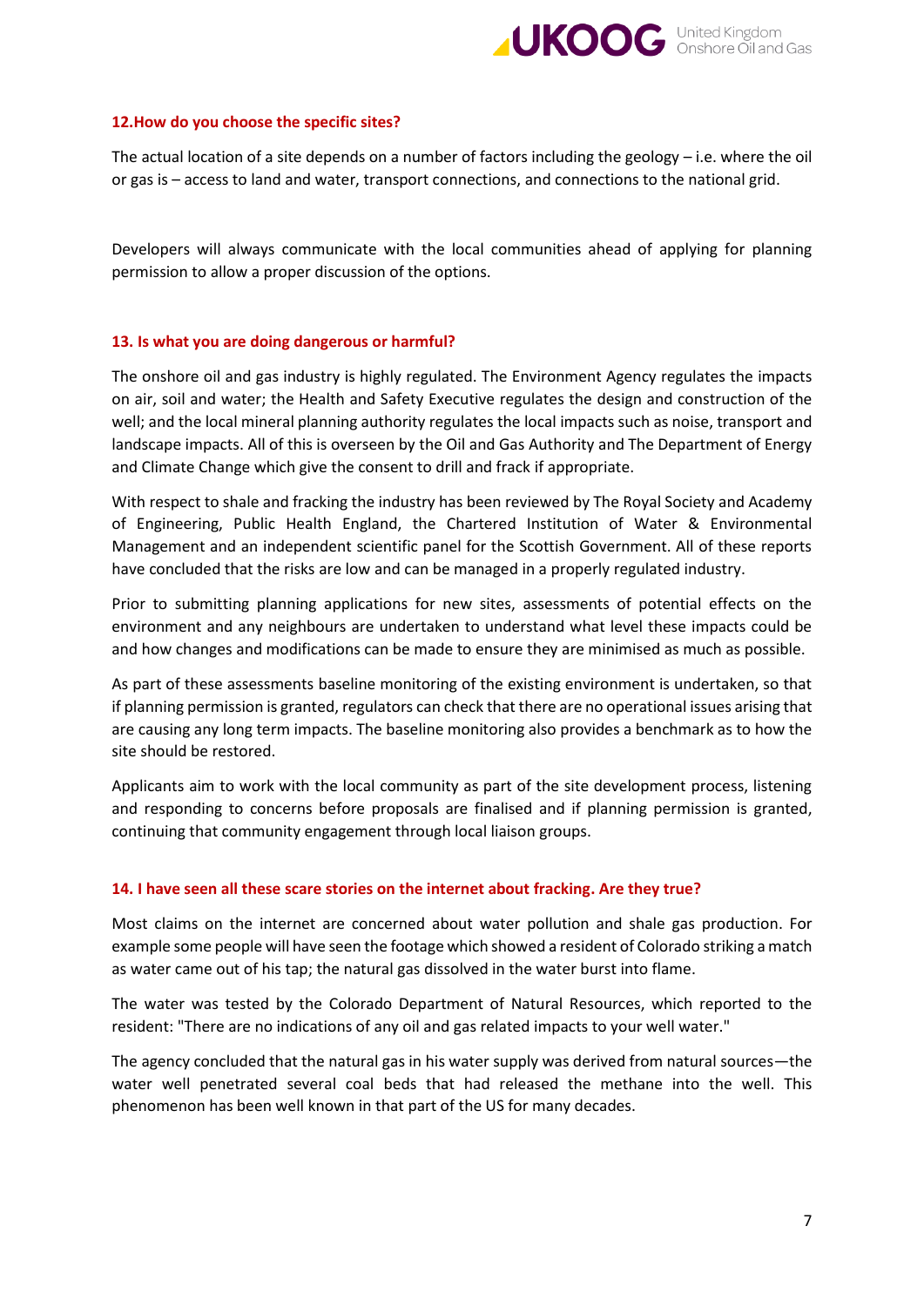

This example highlights what a number of experts in the UK have said about being cautious of translating experiences from other countries to the UK, where the regulation of both the oil and gas industry and the water industry are very different and much stricter.

The Environment Agency, which regulates onshore oil and gas extraction in England, has investigated the likelihood of groundwater contamination with respect to shale production in detail and judged that the environmental risks at each individual stage of exploratory shale gas operation, after proper management and regulation, are "low".

According to a joint Royal Society and Royal Academy of Engineering report, the risk of water contamination is very low provided that shale gas extraction takes place at depths of many hundreds of metres or several kilometres – which would be the case in the UK.

The Chartered Institution of Water and Environmental Management (CIWEM) also agree that risks to groundwater quality are generally considered to be low in the UK where the shale rock in question often exists at considerable depths below aquifers and gas would be required to migrate many hundreds of metres between source rock and sensitive groundwater.

Concerns about pollution of the groundwater are largely based on reports of past practice in the US. The regulatory position in the UK is very clear: operators are required to fully disclose all chemicals used to the Environment Agency under the **Environmental Permitting Regulations 2010** (as amended). This is part of a suite of up to eight environmental permits operators have to apply for, connected to 17 separate EU directives. The general public are also invited to consult on the permit applications. None of this is the case in the US.

Well pads are required to have secondary containment to prevent spills and leaks entering groundwater. Regulators do not permit use of hazardous chemicals, which must be assessed on a case by case basis via the JAGDAG assessment methodology (examines persistency, bioaccumulation and toxicity). Chemicals used pose a very low risk to groundwater in the UK as they will only be permitted by the environmental regulator if determined as non-hazardous to groundwater.

## **15.Will this impact my health?**

For shale gas applications involving fracking, public health issues are reviewed as part of the environmental impact assessment process, in consultation with Directors of Public Health. This process ensures that any potential risk pathways are identified and designed out, to manage potential hazards so that they do not present a significant risk to the environment or human health.

None of the potential hazards are exclusive to the onshore oil and gas industry.

A hazard by itself does not constitute a risk; it is only when there is a source of hazard and a receptor (i.e. a person or population), connected by a pathway to exposure, that there is any potential for risk.

As an example, there has been concern about the contamination of drinking water from fracturing fluids via groundwater. However, in the UK, chemicals in fracturing fluids have to be approved by the Environment Agency as non-hazardous to ground water; a separation distance of impermeable rock between the ground water and the oil and gas formation will typically be significant; the groundwater in question might not be drinkable (high salt content) and the well cannot be drilled within a ground water protection zone 1. In this instance, concern may therefore amount to a risk that doesn't exist (because the fluids are non-hazardous) and there is no pathway through impermeable rock.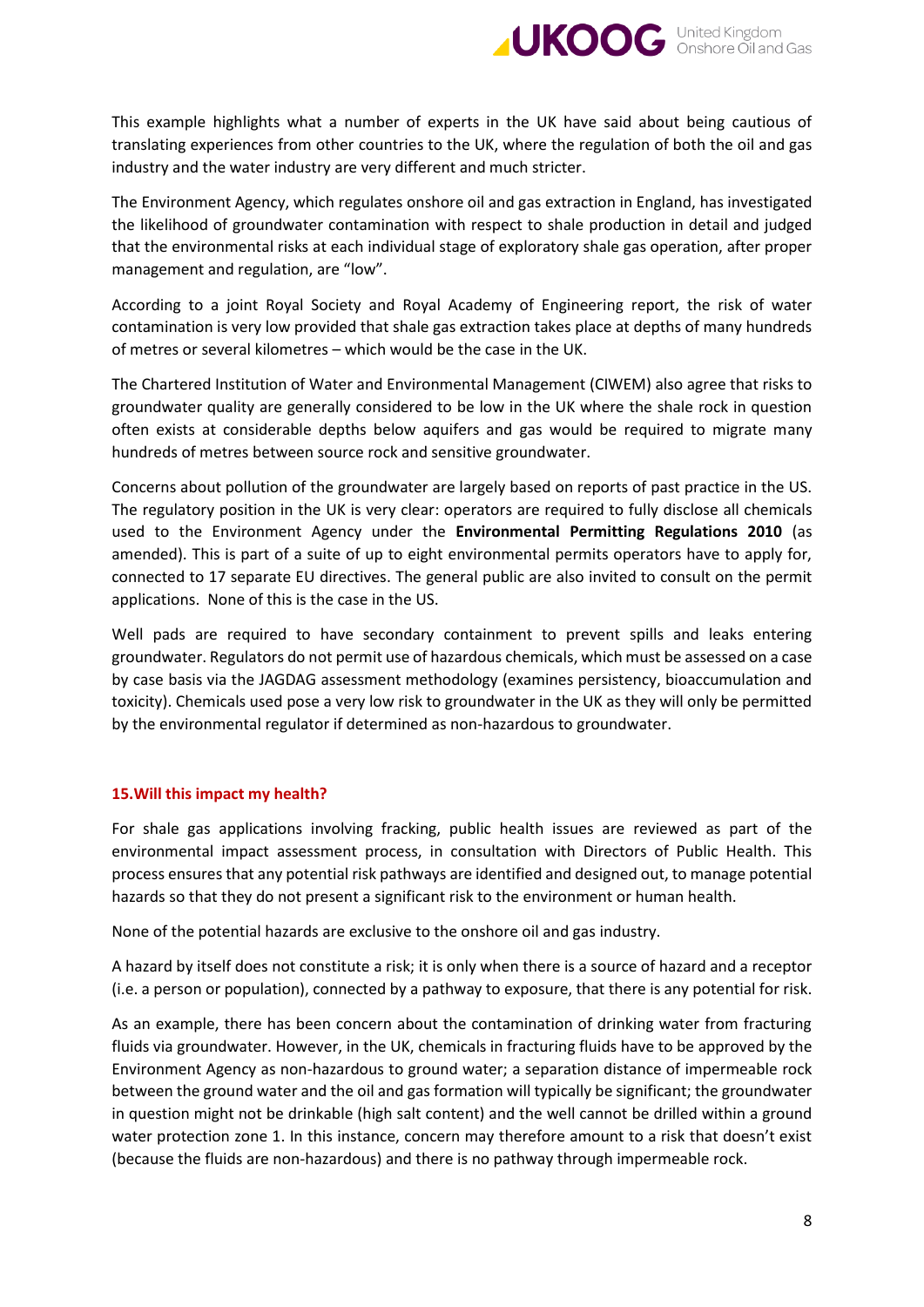

In addition the wells location, design and integrity, as regulated by the Health and Safety Executive, are then further applied to minimise the risk to ground water. Site design standards and robust waste management practices are followed to manage the risk of surface water contamination, thereby further decoupling the pathway linkage.

In addition to regulation and design, environmental monitoring to test and validate the protection of the environment is also undertaken under environmental permits regulated by the Environment Agency.

#### **16.Will this affect my house price or insurance?**

We have drilled over 2000 wells in the UK over the last 30 to 40 years and there is no evidence linking house price falls to onshore oil and gas activity.

In terms of fracking a number of people have asked us about household insurance, in particular in relation to earth tremors.

Most seismic activity related to shale gas is very rare and is rarely above magnitude 1.5 which is at a level that does not cause damage and cannot be physically felt.

We have asked the Association of British Insurers for their view. They say that there is, at present, little evidence of a link between shale gas and property damage, and they are not aware of any claims where seismic activity as a result of fracking has been cited as a cause of damage.

Damage as a result of earthquakes, subsidence, heave and landslip are all covered, in general, under buildings insurance. Insurers will continue to monitor the situation for the potential for fracking, or similar explorations, to cause damage.

#### **17.How will I benefit?**

In addition to the national benefits of producing our own energy rather than relying on other countries to provide it for us, the industry has announced a comprehensive community benefits scheme. With respect to shale gas that involves fracking the industry has announced a for each exploration site the local community will be given £100,000 and for every commercial production site 1% of the revenues which could mean between £5 million and £10 million going to the community fund.

The schemes are being piloted in various sites around the country at present.

More widely the industry estimates that we could create up to 64,000 jobs in the first 15 years, many of which will be locally based. In order to ensure we have the right people we are investing in a new National College for onshore oil and gas which will have bases in Glasgow, Blackpool, Chester, Portsmouth and Teeside. This college will train a new generation of skilled engineers and technicians to maintain the UK's position as a global talent hub for oil and gas development.

#### **18.Where can I get more information**

There are a number of places you can find more information. The UKOOG website [\(www.ukoog.org.uk\)](http://www.ukoog.org.uk/) has a of information about the industry in the UK, and is complemented by a shale specific website [\(www.talkaboutshale.com\)](http://www.talkaboutshale.com/), which has over 700 questions asked by the general public with answers from independent experts.